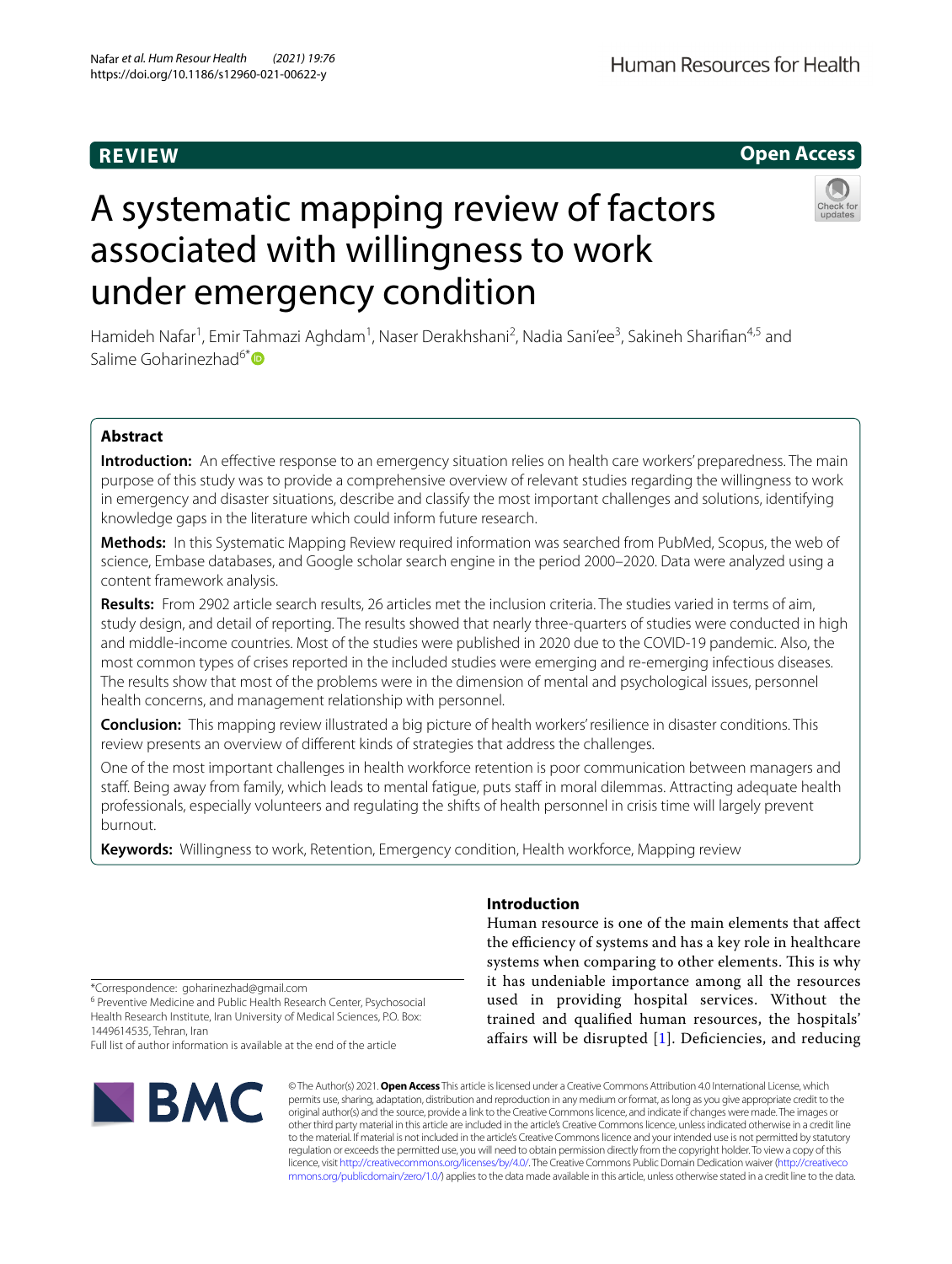the efficiency and motivation of the human resources will diminish the quality of patient care services. One of the common problems of hospitals is to determine their needs of the human resources, and because of that, the management of the human resources should be an important part of the healthcare system's planning [\[2](#page-9-0)].

There is room for debate in the definition of "the emergency situation" that has been widely used as an academic concept  $[1]$  $[1]$ . In general, the change of situation from usual to unusual is dangerous and can cause a crisis [[3,](#page-9-1) [4](#page-9-2)]. Crises are rare that occur by unpredictable factors [\[5](#page-9-3)]. When a natural or man-made emergency goes beyond the capability and capacity of a society or system, it is called a disaster. If the disaster occurs, all aspects of human life will be afected and the consequences will appear in the form of death, physical injuries, damage to assets and infrastructures, and the imposition of social and economic costs.

Disasters have always threatened human life. According to conducted researches, the number of disasters is increasing; for instance, the number of worldwide disasters in the year of 2019 was 409. Each type of disaster is concomitant with its own emergencies that directly and indirectly afect the healthcare system [\[3](#page-9-1)]. If the critical situation continues, the government and the crisis committees of healthcare centers should determine where patients will be treated and who should provide services [\[6](#page-9-4)].

In an emergency situation, healthcare centers and hospitals have to provide services for a large number of patients and the continuity of these services requires meticulous planning of healthcare officials and policymakers of the countries. At the time of emergency and disaster, the most important components of planning are as follows: enhancing the motivation of personnel to attend their job and encouraging them to provide effective services. These components can prevent problems like increasing the time and workload of health workers. In addition to the fact that the health workers are required to perform their duties efectively and accurately, they are also exposed to the risk of infection, burnout, separation from family, and emotional pain caused by the death of patients and colleagues.

The main variables that affect the absence of personnel at the time of disaster are as follows: (1) the personal willingness of the staf to accept the risk of performing duties. (2) Their willingness to show their ability at work. According to the report from hospitals and public health centers, a substantial percentage of personnel's absence occurs during incidents like pandemics and terrorist cases such as chemical, biological and nuclear incidents  $[4, 6]$  $[4, 6]$  $[4, 6]$  $[4, 6]$  $[4, 6]$ . Also, some literature

indicated that after natural disasters absenteeism and job satisfaction signifcantly have decreased [[7\]](#page-9-5).

Some studies emphasized that a purposeful plan that supports patients, personnel's families, and substructures of hospitals can enhance the personnel's willingness to work [\[8](#page-9-6)]. Planning about increasing the capacity of hospitals that consists of providing sufficient space, equipment, and human resources during incidents and disasters is one of the basic measures of service delivery systems before the occurrence of an emergency. In these circumstances, it is necessary to increase the capacity and the number of human resources in a coordinated manner in healthcare systems [[9,](#page-9-7) [10\]](#page-9-8).

The absence of personnel in hospital disaster and emergencies is an issue that has not been discussed suffciently [[11](#page-9-9)]. Researchers by considering the high rate of absenteeism among nurses in the country (about 20 percent) believe that having purposeful plans to protect patients, personnel's families, and hospitals' substructures can improve the personnel's willingness to work [[12](#page-9-10)].

Studies have shown that the main problem of Iran's hospitals is the paucity and inappropriate distribution of human resources. These issues become serious in the time of disaster and urgency. Considering the vital role of human resources in the quality and quantity of provided services in hospitals and the lack of research in this feld, it is necessary to conduct more studies about this subject.

Furthermore, according to studies, the management of human resources in the condition of emergency and disaster should be considered in emergency planning. It is important for policy-makers and healthcare managers to know the main factor associated to ability and willingness to care especially in disaster situation and prepare health care systems to increase their resilience in disaster. The objective of this research is to examine the strategies of enhancing the willingness to work among the health workforce and reduce their absence in the time of emergency or disaster.

#### **Methods**

A systematic mapping review was conducted to explore research into willingness to work under disaster condition and associated interventions to maintain the health workers. Mapping reviews do not assess the quality of studies, but rather defne and categorize the existing evidence base. This map review focuses on two main themes. First, it explores studies that have been developed for interventional strategies. Second, it summarizes the research gaps that require to be addressed in future studies.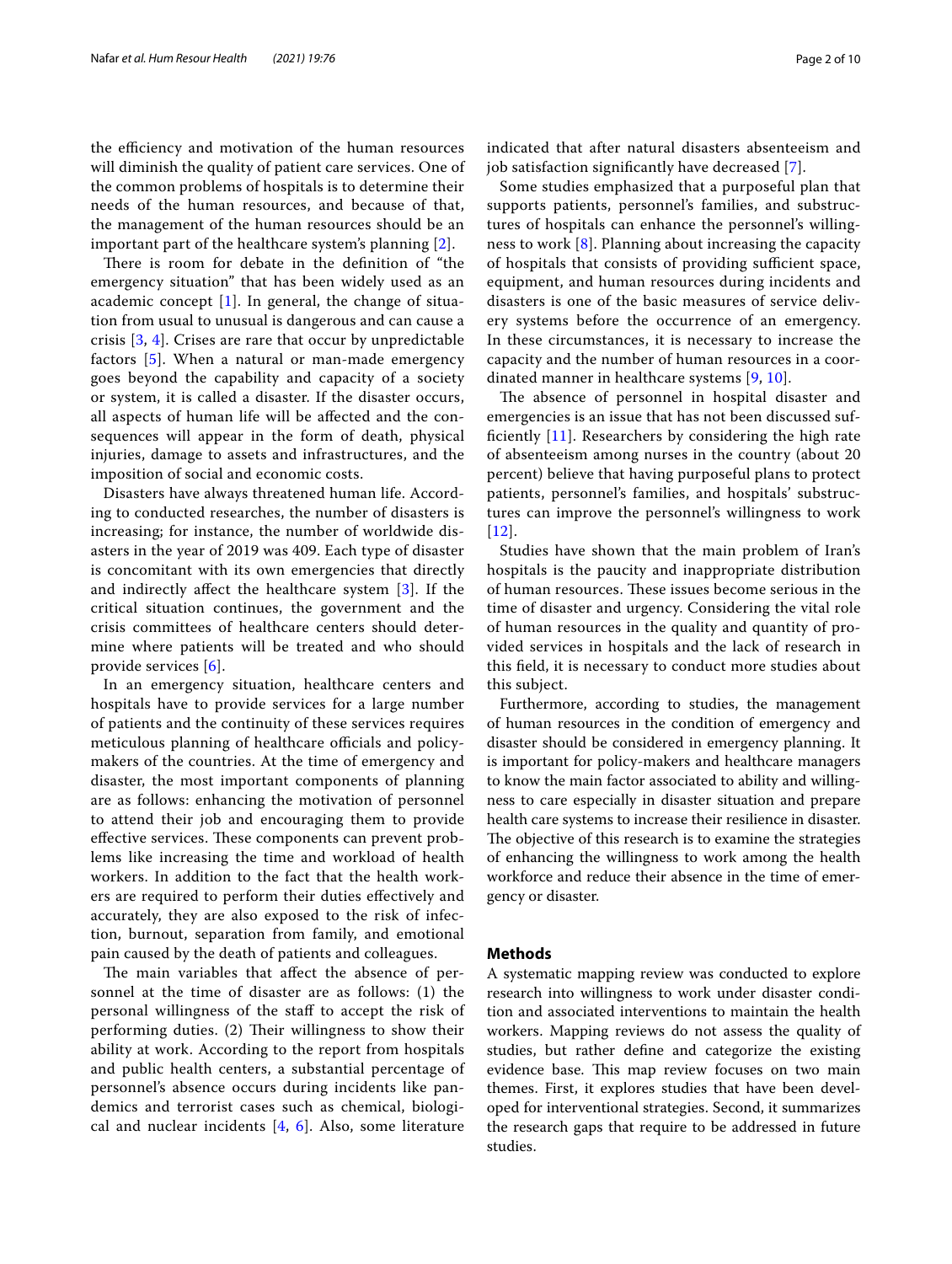## **Sources of information**

The required information was searched in PubMed, Scopus, Web of science, Embase and Google Scholar search engines, without a time limit and in English. The search strategy was developed under a medical librarian supervision and consultation (NS).

The keywords used for searching the studies were: "Healthcare Worker", "Healthcare Personnel", "Health Manpower", "Healthcare Provider", "Allied Health Personnel", "Medical Staf", personnel, health, Maintenance, retention, sustain, "Personnel Turnover," "Employee Turnover", disaster, Emergencies, pandemic. Also, a search in the subject area from specialized journals, the World Health Organization website and a review of the fnal list of articles for inclusion in the study was done manually (Table [1](#page-2-0)).

## **Inclusion and exclusion criteria** *Subject*

We included all the articles that consisted of the following: (1) review of challenges and factors afecting the maintenance of manpower; (2) manpower active in the health system, and (3) emergency due to natural disasters and the spread of new diseases. Articles that examined similar cases in organizations other than health were excluded.

## *Participants*

All articles that contained the challenges of maintaining health manpower or the factors afecting them in emergencies were included in the study. Studies examining unrelated human resources were omitted.

## **Design of the study**

All case studies and reviews and articles that reported the successful experience of countries concerning maintaining health personnel in various crises and disasters were included in the study. Letters, abstracts of papers presented at conferences and seminars were also excluded from the study.

#### **Language**

All articles published in English were included in the study.

#### **Study selection process**

All articles obtained from the databases were screened by two researchers at diferent stages. In the screening stages after the elimination of duplicate studies, the titles of all articles were reviewed and articles that were not consistent with the objectives of the study were excluded from the study. In the next steps, the abstract and full text of the articles were studied, respectively, and studies that did not include inclusion criteria and had a weak relationship with the objectives of the study were identifed and discarded. To ensure the richness of the articles, the fnal summary was reviewed and approved by human resources experts in health, emergency and disaster. Endnote X9 resource management software was used to organize resources.

#### **Extracting the data**

In order to extract the data required for the study, frst, the data of fve articles were extracted experimentally using a researcher-made form that was manually

<span id="page-2-0"></span>**Table 1** Complete search strategy for all databases

| <b>Database</b> | Search strategy                                                                                                                                                                                                                                                                                                                                                                                                                                                                                                                                                                                                                                                                                             |
|-----------------|-------------------------------------------------------------------------------------------------------------------------------------------------------------------------------------------------------------------------------------------------------------------------------------------------------------------------------------------------------------------------------------------------------------------------------------------------------------------------------------------------------------------------------------------------------------------------------------------------------------------------------------------------------------------------------------------------------------|
| Pubmed          | ("health workforce"[tiab] OR "health personnel"[tiab] OR "health care worker"[tiab] OR "health personnel"[tiab] OR "health<br>manpower"[tiab] OR nursing[tiab] OR "health care providers"[tiab] OR "healthcare staff"[tiab] OR "health professionals"[tiab])<br>AND (retention[tiab] OR detention[tiab] OR reservation[tiab] OR detainment[tiab] OR durability[tiab] OR permanence[tiab]<br>OR persistence[tiab] OR recruitment[tiab] OR "personnel turnovers"[tiab] OR "personnel turnover"[tiab] OR willingness[tiab])<br>AND (disaster/[tiab] OR pandemic[tiab] OR epidemic[tiab] OR "biological event"[tiab] OR "nuclear disaster"[tiab] OR "biological<br>disaster"[tiab] OR "natural disaster"[tiab]) |
| Embase          | ("Personnel Turnover":ti.ab.kw OR "Personnel Turnovers": ti.ab.kw OR "Employee Turnover":ti.ab.kw OR "Employee Turnovers":ti.ab.kw<br>OR "willingness to work":ti.ab.kw OR "willingness to response":ti.ab.kw) AND ("health workforce":ti.ab.kw OR "Health Occupations<br>"Manpower":ti.ab.kw OR "Health Manpower":ti.ab.kw OR "personnel":ti.ab.kw OR "clinical staff") AND ("disasters" OR "disaster planning"<br>OR "emergency" OR "pandemic":ti.ab.kw OR "epidemic":ti.ab.kw OR "biological event":ti.ab.kw OR "nuclear event":ti.ab.kw)                                                                                                                                                                |
| Web of Science  | (TS = ("Personnel Turnover") OR TS = (" Personnel Turnovers") OR TS = ("Employee Turnover") OR TS = ("Employee Turnovers") OR<br>$TS = ("willingness to work") OR TS = ("willingness to response") AND (TS = ("health workforce") OR TS = ("Health Occupations Man-$<br>power") OR TS = ("Health Manpower") OR TS = (personnel) OR TS = ("clinical staff")) AND (TS = ("disaster planning") OR TS = (emer-<br>gency) OR TS = (pandemic) OR TS = (epidemic) OR TS = ("biological event") OR TS = ("nuclear event"))                                                                                                                                                                                          |
| Scopus          | (TITLE-ABS-KEY("Personnel Turnover") OR TITLE-ABS-KEY("Personnel Turnovers") OR TITLE-ABS-KEY("Employee Turnover") OR TITLE-ABS-<br>KEY("Employee Turnovers") OR TITLE-ABS-KEY("willingness to work") OR TITLE-ABS-KEY("willingness to response")) AND (TITLE-ABS-<br>KEY("health workforce") OR TITLE-ABS-KEY("Health Occupations Manpower") OR TITLE-ABS-KEY("Health Manpower") OR TITLE-<br>ABS-KEY(personnel) OR TITLE-ABS-KEY("clinical staff")) AND (TITLE-ABS-KEY("disaster planning") OR TITLE-ABS-KEY(emergency) OR<br>TITLE-ABS-KEY(pandemic) OR TITLE-ABS-KEY(epidemic) OR TITLE-ABS-KEY("biological event") OR TITLE-ABS-KEY("nuclear event"))                                                  |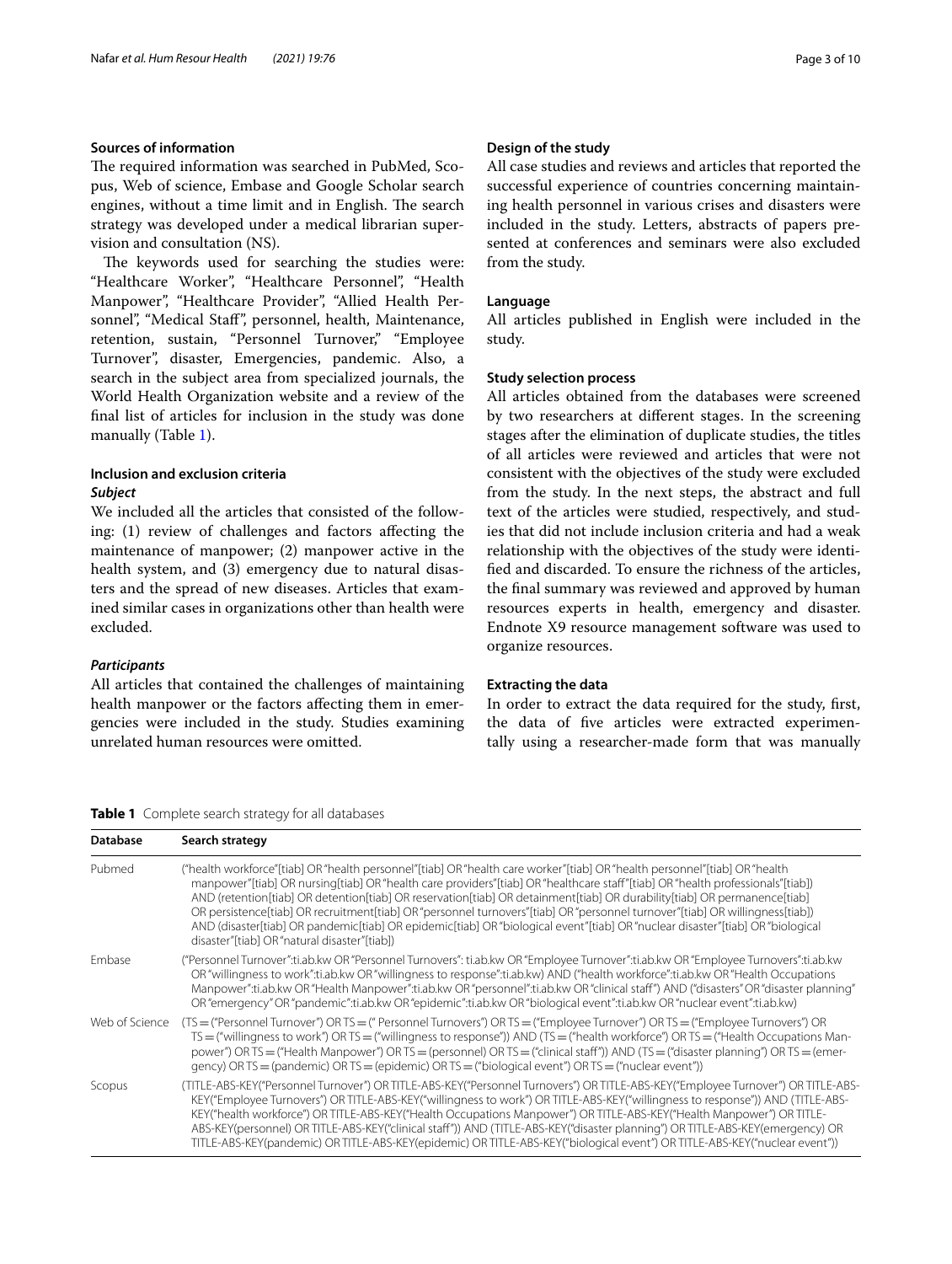designed by researchers in the Microsoft Word 2016 software environment, and the shortcomings and problems in the initial form were eliminated. The whole systematic review process was done by two authors and the disputes between the two were referred to a third party.

#### **Data analysis**

After extracting the information by the data extraction form, the extracted information was analyzed using framework analysis. Framework analysis is a hierarchical approach used to classify and organize data based on key themes, concepts, and emerging classes. Recently, the framework analysis method has become popular as one of the tools for analyzing qualitative data obtained from health research, because it can be used for data management and systematic analysis. This approach allows the researcher to perform while examining the data in-depth, accurate and efective audits which enhances the accuracy of the data analysis and validation processes, simultaneously [\[8](#page-9-6), [9\]](#page-9-7).

The framework analysis approach has many similarities to thematic analysis, especially in the early stages, when repetitive and meaningful topics are identified. Therefore, analytical frameworks are like thematic networks. Also, the framework approach places great emphasis on

data analysis and the relationships between (diferent) stages of analysis. The benefit of framework analysis is the development of a schematic and systematic framework for the analysis process so that research sponsors and others can understand the steps by which results are extracted from the data collected.

Framework analysis has seven main stages (transcription, interview familiarity, coding, creating an analytical work framework, analytical framework, charting data in the framework matrix, and interpreting the data). Although in frame analysis, data can be collected and analyzed simultaneously, the analysis can be performed in the form of these seven steps and in a linear process in which data are collected before the analysis begins [[9](#page-9-7)].

## **Results**

Out of 2902 articles obtained from databases and searching of other sources, 875 articles were omitted due to being in common. In the screening process based on titles and abstracts, 1992 articles were removed. In reviewing the full text of the articles, nine cases were excluded from the study due to insufficient and irrelevant information. Finally, 26 articles were included in the study according to the inclusion and exclusion criteria (Fig. [1](#page-3-0)).

<span id="page-3-0"></span>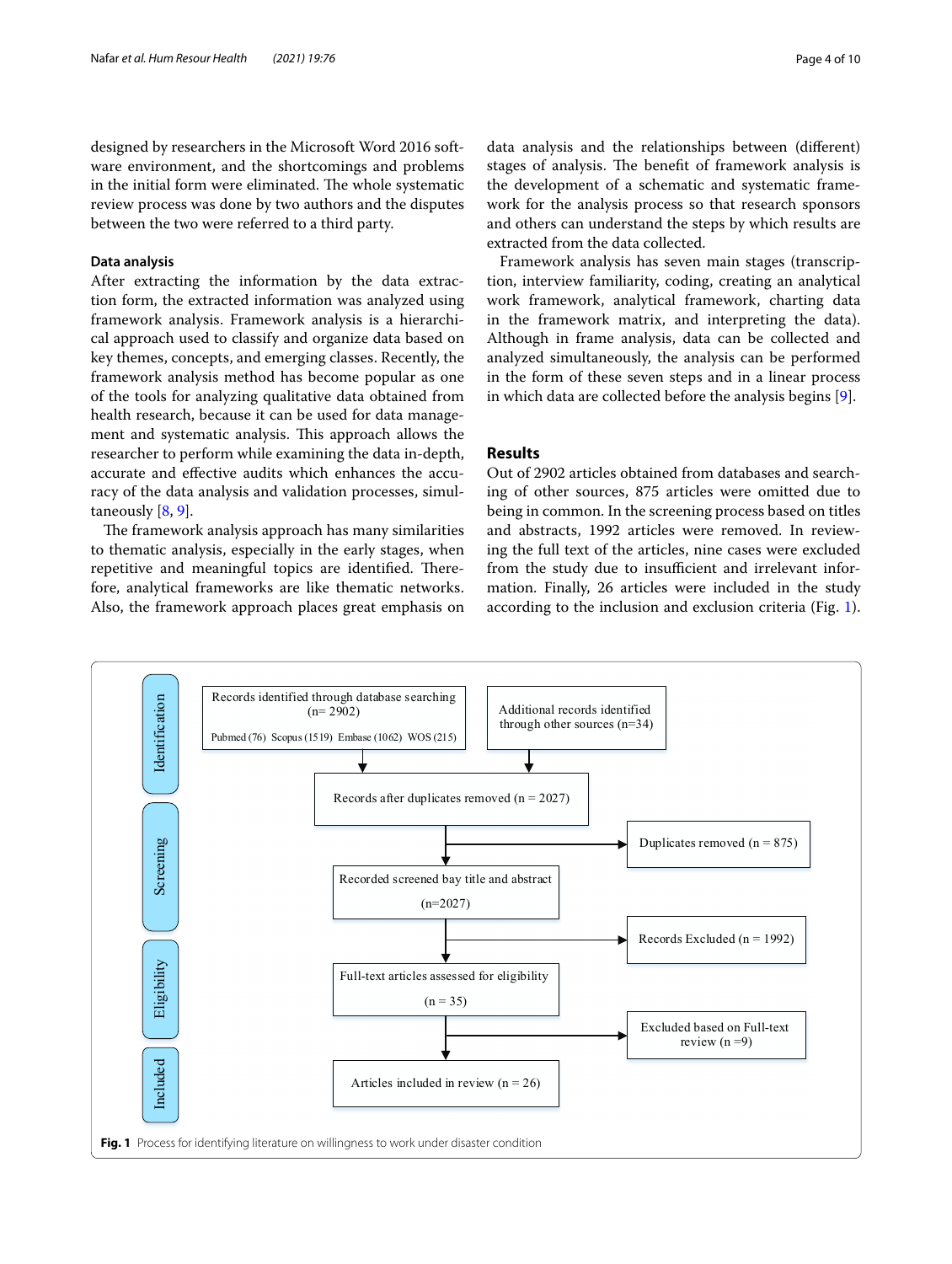All information related to the purpose of the study is reported in the extraction table (Additional fle [1](#page-8-1)).

#### **Results according to countries**

The results of the present study show that out of 26 studies, 24 studies were conducted in nine countries (USA, Japan, China, Taiwan, Guinea, Sierra Leone, Australia, New Zealand and Singapore) and only 2 articles were conducted with the participation of several countries. The highest number of studies was done in the United States with 11 studies. Most of the countries that paid the most attention to this issue and the studies were conducted in were those countries that have high income and stable economies. Figure [2](#page-4-0) illustrates the location of the included studies.

The results of the study indicate differences in interventions and strategies based on the level of income of countries, for example in the United States, Japan, Singapore, Australia, and New Zealand, which are known as high-income, the tendency to retain health professionals rely on education and training, creating a positive work atmosphere, personal safety, and family supportive whereas in China, which is classifed as upper and middle-income, the most important factor that can sustain the health workers is psychological support of health personnel. In low-income countries such as African countries, especially New Guinea and Sierra Leone, the Ebola epidemic has shown that the

biggest problem is in the health system and related policies, and if appropriate reforms are made, especially human resource management can make signifcant progress in the sustainability of health sector forces.

#### **Results based on the setting of the included studies**

In the studies, 15 studies were conducted in the central hospitals, 2 studies in the suburban hospitals, 1 mixed study in the city and suburban hospitals, 4 studies in health and medical service centers, and 1 study in the University of Medical Sciences (Fig. [3\)](#page-4-1).

<span id="page-4-1"></span>

<span id="page-4-0"></span>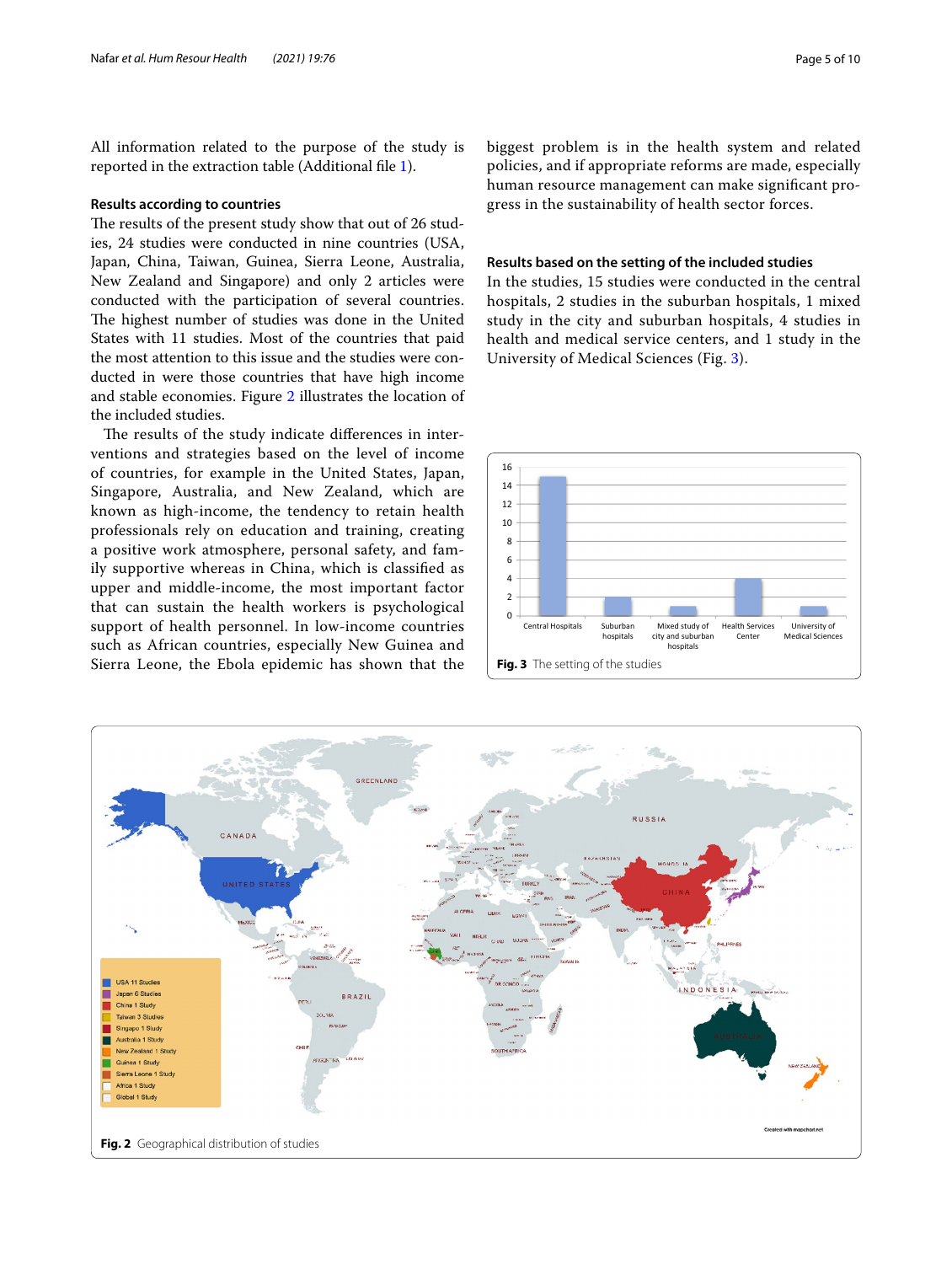## **The method of included studies**

According to the study method of the articles included in the study, it was found that the highest number of articles was done by the case study method (18 articles), and the lowest number of articles was done by policy analysis, longitudinal study, and descriptive exploratory methods (Fig. [4\)](#page-5-0).

#### **Disaster type of included studies**

The results of reviewing the studies showed that most types of crises are related to emerging and re-emerging diseases (10 studies). Earthquakes were also the most common natural disaster. Studies related to the manmade disaster were the lowest (Fig. [5](#page-5-1)).

## **Barriers and challenge classifcation policy**

After extracting data from studies in the two areas of barriers and solutions, due to the global nature of the study, with expert consultation, it was decided to classify them by a common international language based on the framework of the World Health Organization 6BB



(Six building blocks). Studies have shown that the WHO framework is a strengthening tool for the health system and its use as an accelerator to achieve development goals (SDGs) is resilient. This framework, which includes providing service, human resources, information, medical products/vaccines and technology, fnance and leadership, incorporates most of the fndings obtained from the study to strengthen the resilience of human resources in crises and disasters and to create a resilient system. In this context, providing appropriate service is efective, safe, combined with qualifed health interventions at the required time and place with minimal waste of resources, for the individual, the community, and those in need to strengthen, and with the retention of manpower in disaster, this goal can be achieved.

#### **Barriers and challenges identifed**

In general, in the section on the study of barriers and challenges in the retention of manpower 114 of the initial code were identifed as the results of the studies. In the next step, by omitting duplicate codes and merging similar and homogeneous items, the number of codes was reduced to 24. The research team classified these identifed codes into six main categories (24 subcategories) based on a 6bb framework. The highest recurrence of the challenge was in the human resources category, including poor leadership communication and emotional support, and family worries, and the lowest recurrence in the fnancial category, including lack of budget of training, salaries and compensation of personnel (Fig. [6\)](#page-6-0).

## **Results based on solutions and interventions**

According to the results of the articles included in the study, 133 primary codes related to solutions and interventions for manpower maintenance in emergencies

<span id="page-5-1"></span><span id="page-5-0"></span>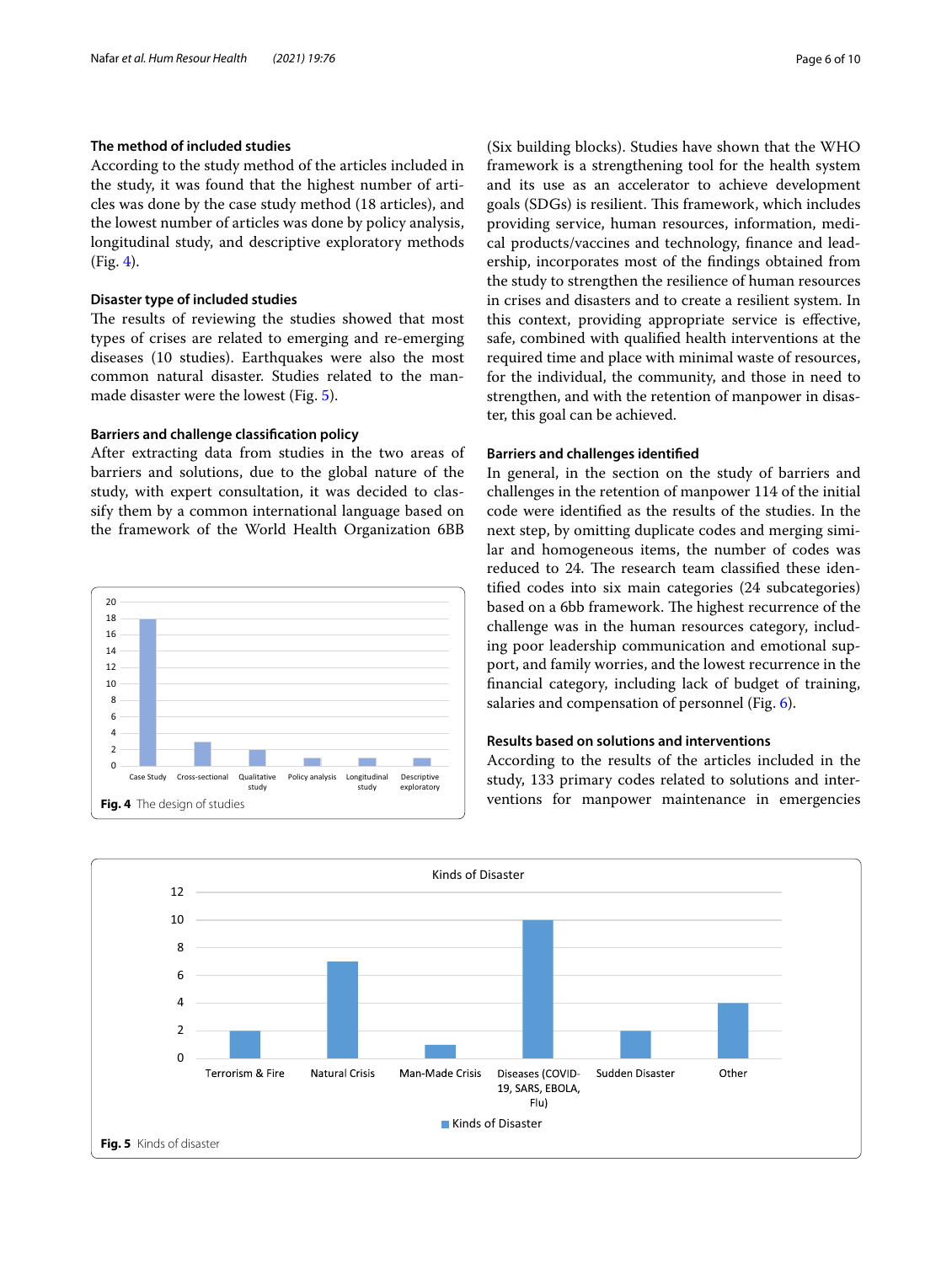and disasters were identifed by the research team. After removing the duplicate codes and merging the homogeneous items, the codes were reduced to 27 items. After categorizing the codes by the researchers, the extracted items were divided into six main categories (27 subcategories) according to the six building blocks framework category. Most of the solutions are related to the management class with seven subcategories, which are mostly in the field of positive communication with staff and outside the organization; the least repetition in the fnancial class with support programs and resource development for hiring and retention.

The combination of barriers and solutions is presented in Fig. [7](#page-6-1) schematically, showing that the problems were more in the feld of human resources and the presentation of solutions is more in the discussion of management and leadership.

The highest challenges related to human resources retention consist of weak relationship with personnel, lack of emotional support, fear of infecting, moral dilemmas and patient care with fear, and lack of training budget and staff salaries and compensation. Table [2](#page-6-2) indicates a list of essential considerations for health policymakers after synthesis of results.

## **Discussion**

This research uses the systematic mapping review method to examine the challenges that medical staff face in the time of emergency and disaster and its aim is to provide solutions for this issue. In this study, 26 articles from 11 countries were identified and reviewed. The United States of America has published the largest number of articles (11 articles) in recent years and is one of the countries that paid the most attention to this feld.

<span id="page-6-2"></span><span id="page-6-1"></span>

| Consideration                                                                                                                                                                     | Supporting<br>literature |
|-----------------------------------------------------------------------------------------------------------------------------------------------------------------------------------|--------------------------|
| Rewards, safety, and high-level care make employees committed                                                                                                                     |                          |
| Psychological care and improving the working conditions of healthcare providers play an important role in staff sustainability                                                    | [14, 15]                 |
| Ensure that personal protective equipment/vaccines and antiviral drugs are available to hospital staff<br>Risk assessment and designing training programs to respond to emergency | [16, 17]                 |
| Counseling and providing supportive and psychiatric care to health care providers and their family members                                                                        | [18]                     |
| Increase cooperation between governments and health service providers in attracting and retaining human resources for health                                                      | $[19]$                   |
| Providing welfare and support facilities to the children of health workers                                                                                                        | [20, 21]                 |
| Effective leadership, providing the necessary resources in the shortest possible time                                                                                             | $[22]$                   |
| Empowering health workers, especially nurses, in the face of emergency condition (crisis maneuvers)                                                                               | $[23]$                   |
| Existence of specific instructions for providing services in crisis situations<br>Existence of a crisis plan in a hospital or medical center                                      | [24]                     |
| Supporting the career development of nurses<br>Increasing the authority and participation of nurses in critical situations                                                        | $[25]$                   |
| Existence of protocols for attracting and supporting volunteers and students                                                                                                      | [26]                     |



<span id="page-6-0"></span>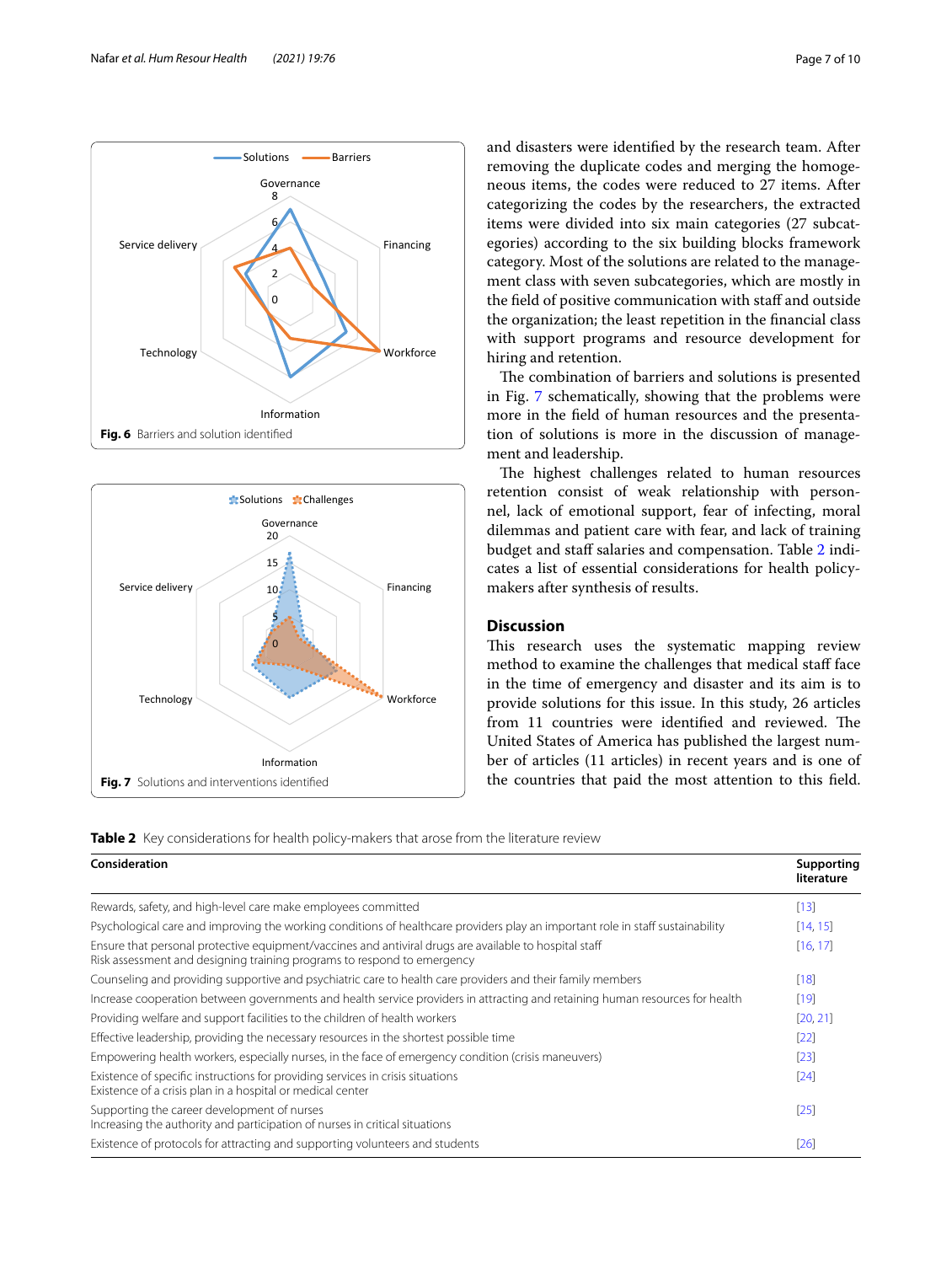Besides, the most important issues and crises that have been raised in these countries were the crises related to diseases.

The most important challenges that countries identified were as follows: poor relationship of managers with personnel and lack of emotional support, family concerns, job security after returning to work, personnel fatigue and stress, moral dilemmas, lack of following the health protocols, patient care concomitant with fear, lack of presence of senior managers in the front line, inadequate training and practices, personnel pay and compensation system, problems in digital and health substructures, and structural weaknesses of the hospitals. Also, based on studies, the solutions were: good communication of managers with personnel and organizations, developing supporting policies, enactment of maintenance regulations, providing and updating health instructions, developing the organizational culture and loyalty, public and religious support and appreciation, localization and using volunteers, enhancing the sense of responsibility and confdence, providing medicine and equipment, increasing the capacity of hospitals, and providing facilities for personnel and their families [\[27–](#page-9-25)[30\]](#page-9-26).

The results of this study show that most of the researches about the maintenance of human resources at the time of disaster are conducted in rich and semi-rich countries. Due to the incidence of epidemics like Ebola and its severe impact on the absence of health staf, lowincome countries need to do further researches on the subject. One of the reasons that countries like the United States and Japan are more concerned about the maintenance of human resources at the time of disaster is the fact that these countries have a high occurrence of natural disasters, which consequently increases the need for the presence of human resources. The other reasons that reduce the presence of human resources in low-income countries can be fnancial problems and the risk of being exposed to contagious diseases [[17](#page-9-15), [19,](#page-9-17) [24](#page-9-22), [31\]](#page-9-27). Besides, the results of the study show that for the reason of diferent prioritization between high-income and low-income countries, their solutions for protecting personnel at the time of disaster are diferent. To illustrate this, in highincome countries the corporeal and mental support of personnel at the time of disaster or emergency is considered the frst priority but in low-income countries the fnancial issues are raised as priorities [[14,](#page-9-12) [18,](#page-9-16) [32](#page-9-28)].

According to the results of this study, the shortage of workforce occurs at the time of natural and human-made disasters, epidemics, and pandemics. In the last 20 years, the shortage of workforce has more often occurred at the time of the outbreak of new and recurring diseases when comparing to natural and human-made disasters. It can be related to the reoccurrence of these types of crises and the associated health, family, and society concerns about them. These concerns will consequently raise the absenteeism rate of personnel. On the contrary, personnel's challenges at the time of natural and human-made disasters are the security of their families and the security of the path between their home and workplace. In this regard, health systems must consider and solve these challenges before their occurrence so that they can beneft from the presence of committed and experienced personnel at the time of disaster [[15](#page-9-13), [16](#page-9-14), [20](#page-9-18), [32](#page-9-28)[–34](#page-9-29)]. Moreover, countries can prepare themselves for such situations by enacting mandatory laws and regulations about the health systems. For instance, the United States has appointed a joint committee to appraise the condition of healthcare centers and also has increased the capacity of hospitals for the time of disaster.

The results of the study also show that most of the researches have been conducted in hospital environments which shows that hospitals are the main centers and the front line confronting disasters [[13](#page-9-11), [21](#page-9-19), [23](#page-9-21), [25](#page-9-23), [26,](#page-9-24) [35,](#page-9-30) [36\]](#page-9-31). For this reason, they require special attention from officials to provide them sufficient human resources and equipment. Increasing the preparedness of hospitals is an inevitable measure to reduce their risks. The safety index of hospitals which is presented by the World Health Organization can also be helpful; because it evaluates the preparedness of hospitals according to its structural, non-structural, and practical criteria. Using technology to build and develop smart hospitals can also prevent wasting of resources and shortage of personnel and can be helpful to the healthcare system of countries.

The findings of the present study also show that one of the most important challenges that make it difficult to maintain human resources is the negligence of managers about the personnel's emotional needs and the existence of a poor relationship between them. Separation from family, which consequently leads to mental fatigue, can put personnel in a dilemma and cause their absence [[22,](#page-9-20) [37,](#page-9-32) [38\]](#page-9-33). One of the solutions that can be effective in such conditions is to hire adequate human resources and adjust their shifts appropriately to prevent staff burnout due to hard work and separation from family. By these measures, the required personnel are available at any time.

#### **Limitations**

One of the limitations of this study was that only English documents and researches have been reviewed; however, other successful researches might be in diferent languages that have not been reviewed in this study. Another limitation of the study was the small number of researches about the maintenance of human resources during disasters and crises. Regarding the frequency of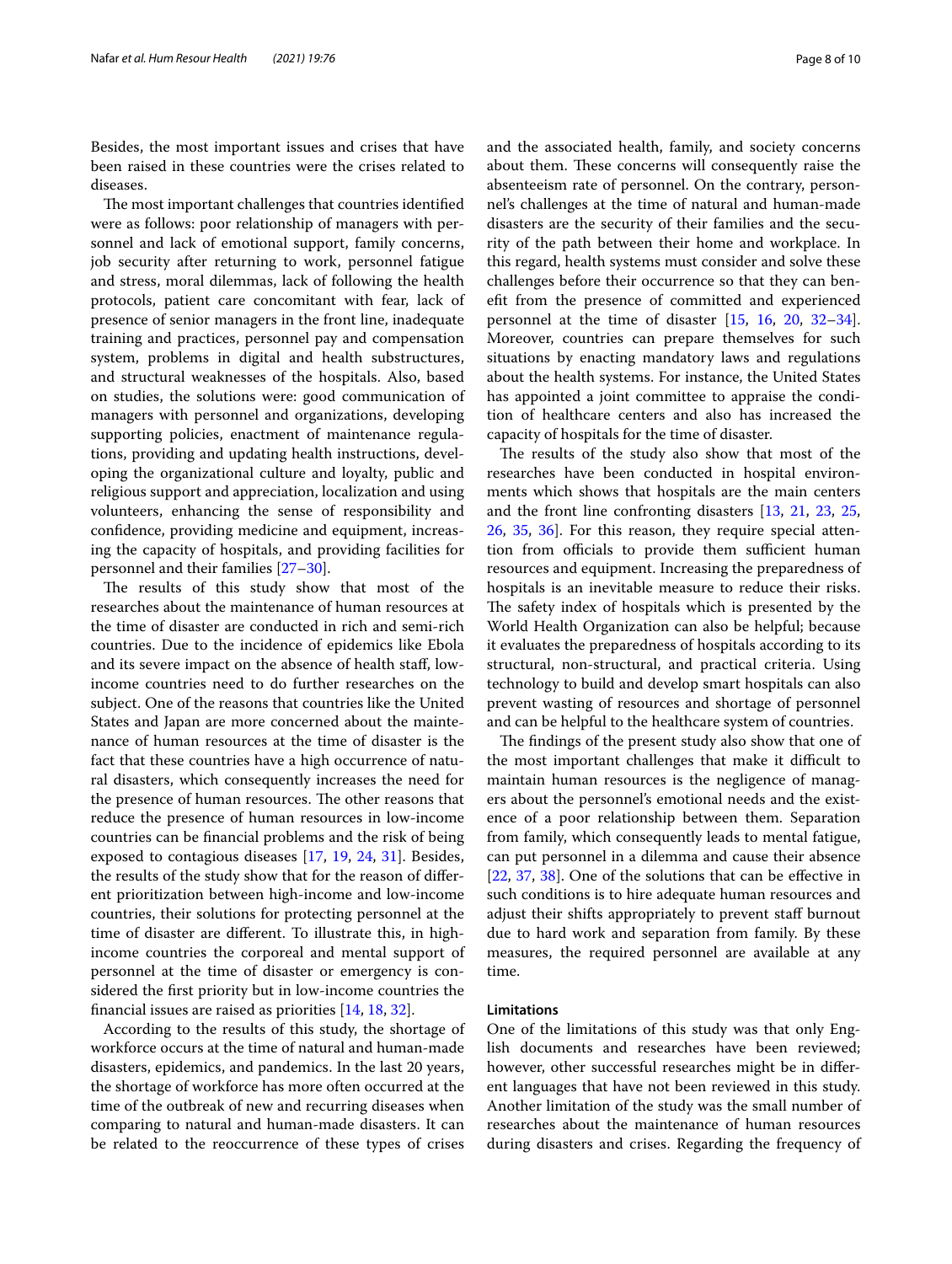crises during the last 10 years, further studies about this feld are required. Another issue was that most of the studies had only considered nurses while a wide range of staff work in health systems. Besides, the quality of studies, statistical heterogeneity, and the efect of diferent demographic factors may have infuenced the results of this study.

The findings of the study show that most of the researches have been conducted in hospitals while the healthcare centers are actually the front line of prevention. In other words, healthcare centers have a great function in reducing the workload of hospitals, preventing the burnout and absence of personnel, and reducing the cost of complementary treatments. According to the fndings of the study, universities can also educate and train personnel and prepare them for a professional confrontation with crises. Other key points are the managers' support and the personnel's confdence and readiness to face the disaster. A qualifed manager tries to support his employees emotionally and mentally, while the lack of senior managers' support was evident during the disaster. Further studies and training programs in this feld can also be efective. Furthermore, the absence of personnel was specially increased at the time of new and recurring diseases. The reason can be related to personal and family health concerns. This problem can be solved by additional training about the infection control and personal care in the educational programs of universities and health service centers. Awareness will reduce fear and worries and can help the staff to attend their job.

Another practical solution is to provide smart and long-distance medical services, especially for geographical areas prone to crises and disasters regarding the fact that no one should be deprived of receiving medical services. This measure can protect personnel from being exposed to diferent risks and enables them to continue the service process even in the shortage of workforce.

Finally, regarding the number of researches, most researches were conducted in rich and semi-rich countries and are not applicable to other countries due to the different economic and political conditions. The lowincome countries are recommended to conduct further studies due to their population, various crises they face, and weaknesses of their health system.

## **Conclusion**

This literature review has sought to map out the willingness to work in healthcare providers in emergency conditions. This article has tried to provide a comprehensive and detailed analysis of the issue for developing evidence-based policy and interventions. According to this investigation, policy-makers should improve disaster management and planning skills in healthcare managers and stafs. Besides, psychological and mental support, disaster education and holding maneuver and exercises are important measures to increase preparedness of health care workers and decrease absenteeism.

#### **Supplementary Information**

The online version contains supplementary material available at [https://doi.](https://doi.org/10.1186/s12960-021-00622-y) [org/10.1186/s12960-021-00622-y.](https://doi.org/10.1186/s12960-021-00622-y)

<span id="page-8-1"></span>**Additional fle 1.** Table of all studies included in the review.

#### **Acknowledgements**

Special thanks to gifted and talented student center in Iran University and Medical Sciences for their supportive atmosphere. In addition, we would like to thank the anonymous reviewers for their deep and thorough review which led to a much-improved version of the paper.

#### **Authors' contributions**

In this research, all authors equally contributed to the approach of this study. HN, AA and SG greatly contributed to the conceptualization and literature review. AA, SSh, ND contributed to the organization and analysis of the research data. All authors contributed to the discussion of results. SG reviewed and confrmed the manuscript. All authors read and approved the fnal manuscript.

#### **Funding**

None.

#### **Availability of data and materials**

The data that support the fndings of this study are available from the corresponding author upon reasonable request.

#### **Declarations**

#### **Ethics approval and consent to participate**

Not applicable.

**Consent for publication**

Not applicable.

#### **Competing interests**

None of the investigators involved in this study have a confict of interest.

#### **Author details**

<sup>1</sup> Department of Health Services Management, School of Health Management and Information Sciences, Iran University of Medical Sciences, Tehran, Iran. 2 <sup>2</sup> Health Management and Economics Research Center, Health Management Research Institute, Iran University of Medical Sciences, Tehran, Iran. <sup>3</sup> Department of Medical Librarianship and Information Sciences, School of Health Management and Information Sciences, Iran University of Medical Sciences, Tehran, Iran. <sup>4</sup>Nursing Care Research Center, Iran University of Medical Sciences, Tehran, Iran.<sup>5</sup> Department of Nursing Management, School of Nursing and Midwifery, Iran University of Medical Sciences, Tehran, Iran. <sup>6</sup>Preventive Medicine and Public Health Research Center, Psychosocial Health Research Institute, Iran University of Medical Sciences, P.O. Box: 1449614535, Tehran, Iran.

#### Received: 22 January 2021 Accepted: 16 June 2021 Published online: 24 June 2021

#### **References**

<span id="page-8-0"></span>1. Fischbacher-Smith D, Fischbacher-Smith M. Tales of the unexpected: issues around the development of a crisis management module for the MBA program. J Manag Educ. 2013;37(1):51–78.